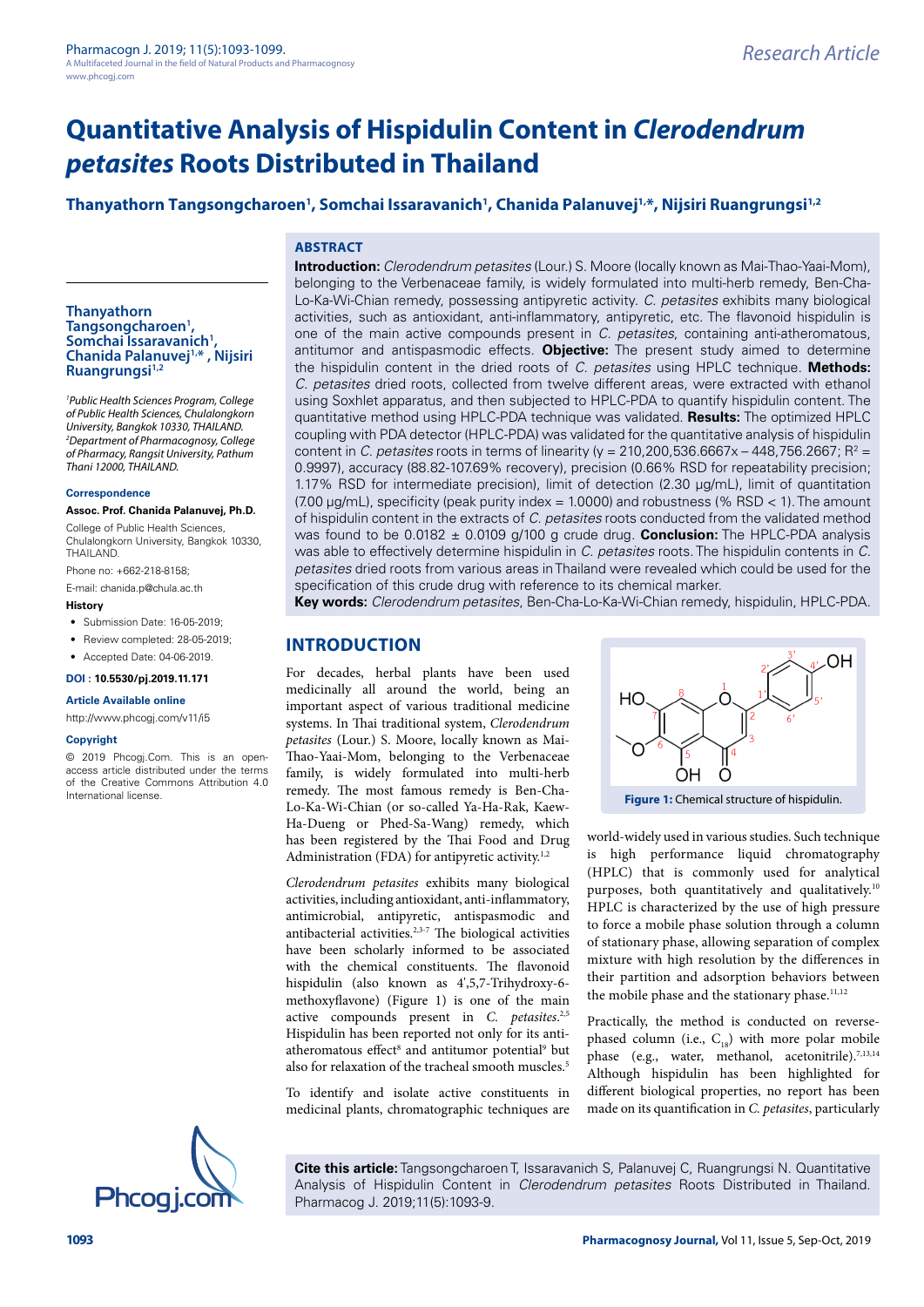on its roots. As a consequence, the present study aimed to determine the hispidulin content in the dried roots of *C. petasites* using HPLC technique.

# **MATERIALS AND METHODS**

# Chemicals and reagents

Hispidulin (Sigma-Aldirch, USA, SML0582, ≥ 98%), acetic acid glacial (BDH Chemicals, UK), AR grade ethanol, HPLC grade acetonitrile and methanol (RCI Labscan Ltd., Thailand), Ultrapure water obtained from water purification system (Brinkmann, USA).

### Instrumentation and equipment

Shimadzu HPLC LC-20A, consists of auto-sampler (SIL-20A HT), HPLC column oven (CTO-20AC), HPLC degasser (DGU-20A $_{3}$ ), HPLC LC-20A system, HPLC photodiode array (PDA) detector (SPD-M20A), HPLC system controller (CBM-20A), HPLC two-solvent delivery unit (LC-20AD) (Shimadzu, Japan), HPLC guard column (5 µm, 2.1 × 50 mm) (CN-3) and HPLC reversed-phased  $C_{18}$  column (5 µm, 2.1  $\times$  250 mm) (ODS-3) (Inertsil', GL Sciences Inc., Japan), water bath, water purification system (Brinkmann, USA).

# Plant collection

*Clerodendrum petasites* roots from twelve different areas throughout Thailand were authenticated by Assoc. Prof. Dr. Nijsiri Ruangrungsi (Table 1). The voucher specimens were deposited at the College of Public Health Sciences, Chulalongkorn University, Thailand.

# Plant extraction

Each root sample was cleaned, dried and grounded to powder (sieve number 60). The powder (5 g) was then exhaustively extracted with 95% ethanol (300 mL) by Soxhlet apparatus. After filtration, the filtrate was evaporated at 55-60°C using water bath till dryness. The extract was weighed to calculate the % yield, and then dissolved in methanol (1 mL) to obtain a final concentration. The extract in methanol was diluted to various concentrations and filtered through 0.45 µm PTFE membrane syringe filter for further HPLC analysis.

### Standard preparation

The stock solution of hispidulin was prepared by dissolving the standard hispidulin (1 mg) in methanol (1 mL). The solution was filtered through 0.45 µm PTFE membrane syringe filter.

# Chromatographic condition of HPLC

HPLC system control and data analysis were carried out by Shimadzu LC Solution software. The chromatographic separation was conducted using the reversed-phased  $C_{18}$  column coupled with HPLC guard column. The chromatographic condition was demonstrated as shown in Table 2. Each sample was analyzed in triplicate.

### Method validation

Linearity, accuracy, precision, limit of detection, limit of quantitation, specificity and robustness were evaluated according to the Validation of Analytical Procedures.15

### *Linearity*

The linearity of the method was expressed as a calibration range generated by plotting peak areas versus concentrations of standard hispidulin. The coefficient of determination  $(R^2)$  was calculated using Excel software.

| No.            | Area of C. petasites root<br>collection | Voucher specimen number |
|----------------|-----------------------------------------|-------------------------|
| 1              | Yasothon                                | CPTT01/2017             |
| $\mathfrak{D}$ | Lopburi                                 | CPTT02/2017             |
| 3              | Nakhon Nayok                            | CPTT03/2017             |
| 4              | Phuket                                  | CPTT04/2017             |
| 5              | Lampang                                 | CPTT05/2017             |
| 6              | Nong Khai                               | CPTT06/2017             |
| 7              | Phetchabun 1                            | CPTT07/2017             |
| 8              | Phetchabun 2                            | CPTT08/2017             |
| 9              | Chachoengsao                            | CPTT09/2017             |
| 10             | Chaiyaphum                              | CPTT10/2017             |
| 11             | Rayong                                  | CPTT11/2017             |
| 12             | Nakhon Pathom                           | CPTT12/2017             |

#### **Table 2: Chromatographic condition of HPLC.**

| <b>Parameter</b>             |                                                                       | <b>Condition</b>                            |                  |  |
|------------------------------|-----------------------------------------------------------------------|---------------------------------------------|------------------|--|
| Column<br>(Stationary phase) | Reversed phase: $C_{18}$                                              |                                             |                  |  |
|                              |                                                                       | Solvent (A) - acetonitrile                  |                  |  |
|                              | Solvent (B) - 0.1% aqueous acetic acid<br>: acetonitrile (v/v, 80:20) |                                             |                  |  |
|                              |                                                                       | Mode: Gradient elution                      |                  |  |
|                              | (A)                                                                   | (B)                                         | Time             |  |
|                              | $0\%$                                                                 | 100%                                        | 9 min            |  |
| Mobile phase                 | $0 \rightarrow 50\%$                                                  | $100 \rightarrow 50\%$                      | 6 min            |  |
|                              | 50%                                                                   | 50%                                         | 5 min            |  |
|                              | $50 \rightarrow 94\%$                                                 | $50 \rightarrow 6\%$                        | $10 \text{ min}$ |  |
|                              | 94%                                                                   | 6%                                          | 5 min            |  |
|                              | 0%                                                                    | 100%                                        | $20 \text{ min}$ |  |
|                              | Total                                                                 |                                             | 55 min           |  |
| Flow rate                    | $0.5$ mL/min                                                          |                                             |                  |  |
| Injection volume             | $20 \mu L$                                                            |                                             |                  |  |
| Column oven temp.            | 35 °C                                                                 |                                             |                  |  |
| Detector                     |                                                                       | PDA detector, $\lambda_{\text{max}}$ 337 nm |                  |  |

### Accuracy

The spike method was performed for accuracy. Different levels of standard hispidulin (low, medium and high) were spiked into the extracted sample in triplicate and the % recovery was calculated by the following formula:

% Recovery 
$$
=
$$
  $\frac{A}{B+C} \times 100$ 

Where,  $A =$  the amount of hispidulin found in spiked extracted sample

 $B =$  the amount of hispidulin found in un-spiked extracted sample

 $C =$  the amount of standard hispidulin actually added to the extracted sample

#### Precision

The repeatability (intra-day) and intermediate (inter-day) precision examinations were assessed by analyzing the sample solution with three concentrations (low, medium and high) (each in triplicate) on the same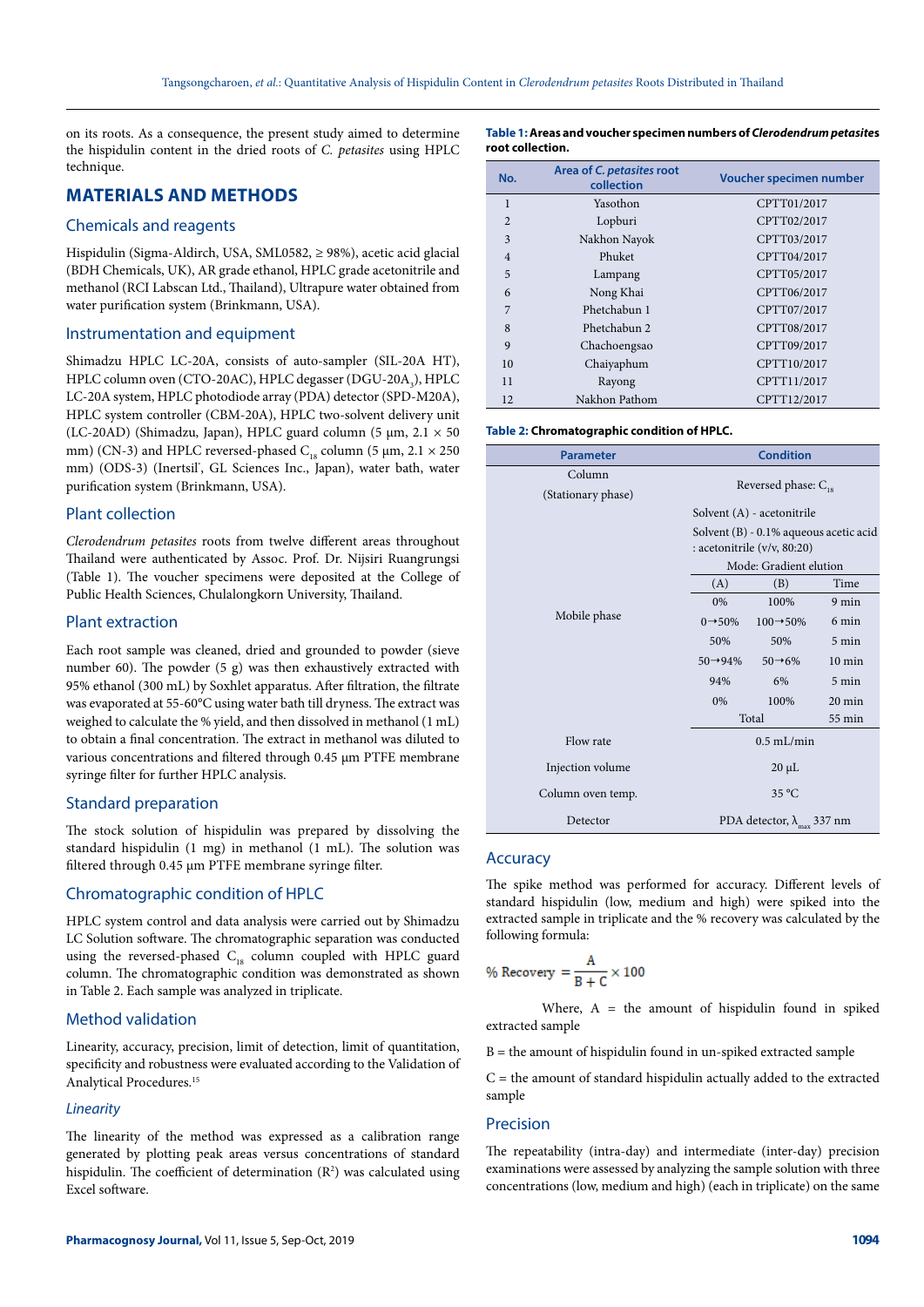day and three different days, respectively. The precision of hispidulin content analysis was determined in terms of percent relative standard deviation (% RSD) by the following equation:

$$
\% RSD = \frac{SD}{Mean} \times 100
$$

# Limit of detection

The limit of detection (LOD), the lowest concentration that can be detected but not necessarily quantitated as an exact value, was determined from the calibration curve using the following formula:

$$
LOD = \frac{3.3 \text{ (residual SD)}}{S}
$$

Where, residual  $SD =$  the residual standard deviation of regression line

 $S =$  the slope of regression line

# Limit of quantitation

The limit of quantitation (LOQ), the lowest concentration that can be quantitated as an exact value, was calculated from the calibration curve using the following formula:

$$
LOQ = \frac{10 \text{ (residual SD)}}{S}
$$

Where, residual  $SD =$  the residual standard deviation of regression line

 $S =$  the slope of regression line

# **Specificity**

The specificity of the method was determined by analyzing absorbance spectra of standard hispidulin and samples. Peak purity was evaluated by comparing its peak at peak start, peak apex and peak end position.

# Robustness

A small variation on the column oven temperature, from 34-36°C, was applied for the robustness. The result was expressed as % RSD.

### Data analysis

The data were assessed by comparing the area under peak chromatogram with the calibration curve. The area under peak was analyzed using Shimadzu LC Solution software.

# **RESULTS AND DISCUSSION**

According to the European Medicines Agency (EMA), the phytochemical compounds are commonly considered as the chemical marker, and their quantification usually indicates the quality of the plant materials due to the therapeutic activities.16 For the analysis of flavonoid using HPLC technique, binary elution system is widely performed. An aqueous acidified polar solvent (e.g., aqueous acetic acid, perchloric acid, phosphoric acid or formic acid) is used as the first solvent, while another solvent is a less polar organic solvent (e.g., acetonitrile or methanol).13 The condition of solvent system used in this study was practically consistent with the previous reports.<sup>7,13,17</sup>

The optimized HPLC coupling with PDA detector (HPLC-PDA) was validated for the quantitative analysis of hispidulin content in *C. petasites* roots in terms of linearity, accuracy, precision, limit of detection, limit of quantitation, specificity and robustness. The range of absorbance (200-800 nm) was screened for detection of hispidulin. The maximum wavelength of hispidulin was found to be at 337 nm. For linearity, the calibration curve of standard hispidulin in the range of 20-100 µg/mL was generated with the regression equation of  $y = 210,200,536.6667x$  $-448,756.2667$  (Figure 2). The coefficient of determination  $(R^2)$ of standard hispidulin was found to be 0.9997, indicating that the analytical method is acceptable.17,18 The peak of standard hispidulin was well separated with no interferences at the retention time of 28.18 min (Figure 3). The HPLC chromatogram of hispidulin in *C. petasites* root extract was shown in Figure 4. The peak purity index of hispidulin in *C. petasites* root extract was 1.0000 (Figure 5). This revealed that the method is selective and specific in this study.

The accuracy was demonstrated by recovery method through the spike of standard hispidulin at three different concentrations (20, 40 and 60 µg/mL) into *C. petasites* root extracted sample. The result was found to be admissible (88.82-107.69% recovery) (Table 3) as the percent recovery that is said to be acceptable lies between 80-120%.15 Using the same amount of spiked concentrations, the average values of repeatability precision and intermediate precision were 0.66 and 1.17% RSD, respectively. The obtained % RSD in this study was agreeable because it was not more than 15% RSD, meeting the requirement reported by FDA.19

The limit of detection and the limit of quantitation, calculated from the residual standard deviation of regression line and the slope of calibration curve, displayed 2.30 and 7.00 µg/mL, respectively. By

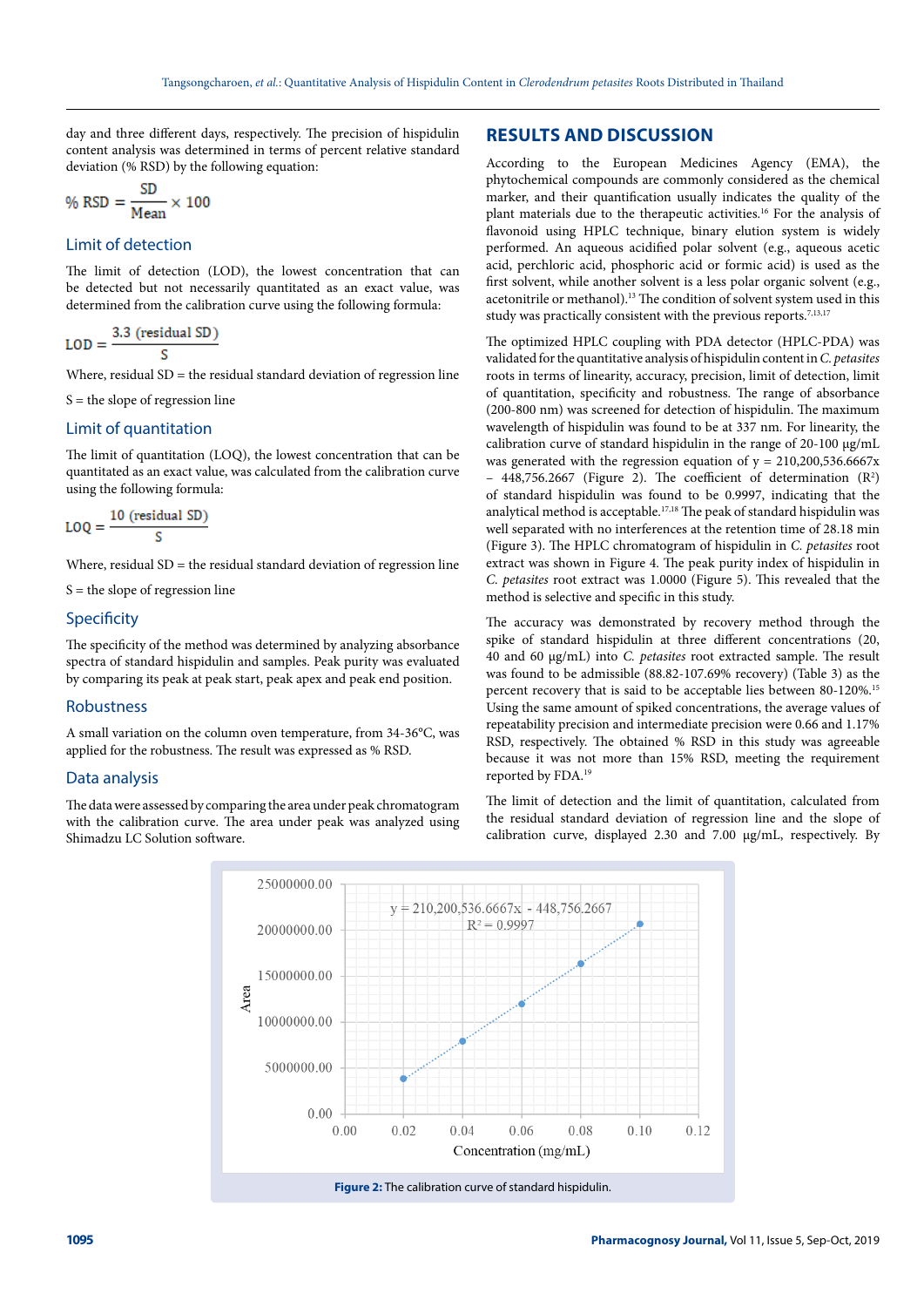

**Figure 3:** HPLC chromatogram of standard hispidulin at 337 nm.



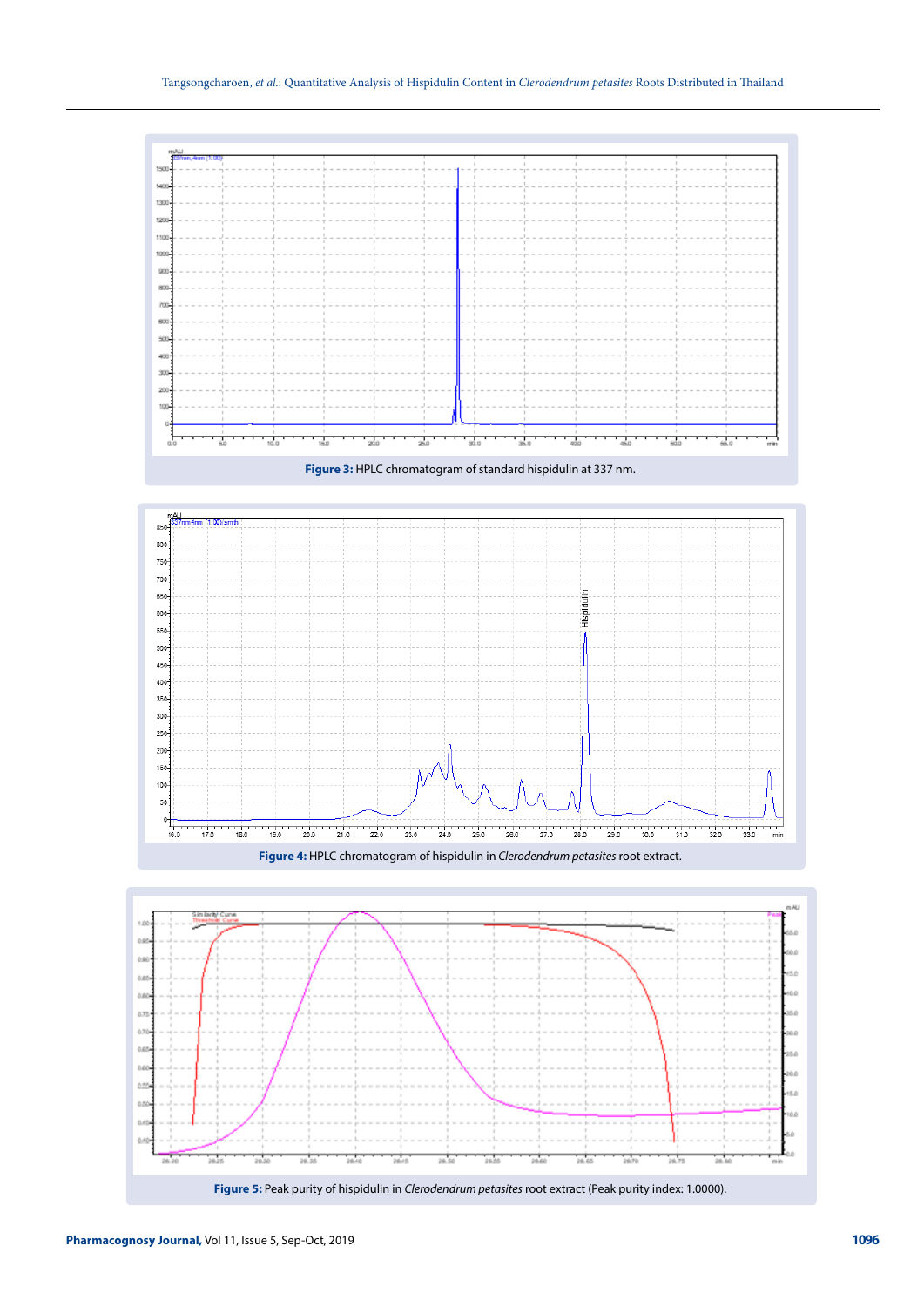|                         | Spiked extract (µg/mL) | % Recovery               | $%$ RSD                           |                                  |
|-------------------------|------------------------|--------------------------|-----------------------------------|----------------------------------|
| Level of spiked extract | $(mean \pm SD)$        | $(n = 3)$                | Repeatability precision $(n = 3)$ | Intermediate precision $(n = 3)$ |
| Unspiked                | $23.83 \pm 0.51$       | $\overline{\phantom{a}}$ | 2.12                              | 1.52                             |
| Low                     | $38.92 \pm 0.09$       | 88.82                    | 0.22                              | 2.05                             |
| Medium                  | $66.84 \pm 0.14$       | 104.73                   | 0.20                              | 0.34                             |
| High                    | $90.27 \pm 0.08$       | 107.69                   | 0.09                              | 0.75                             |

### **Table 3: Accuracy and precision of hispidulin in** *Clerodendrum petasites* **root extracts.**

#### **Table 4: Robustness of hispidulin in** *Clerodendrum petasites* **root extracts.**

| <b>Temperature</b> | Area                    | <b>Retention time</b> |
|--------------------|-------------------------|-----------------------|
| $34^{\circ}$ C     | 13,372,766              | 28.25                 |
| $35^{\circ}$ C     | 13,255,963              | 28.18                 |
| $36^{\circ}$ C     | 13,445,963              | 28.13                 |
| Average            | $13,358,231 \pm 95,830$ | $28.19 \pm 0.063$     |
| % RSD              | 0.72                    | 0.22                  |

**Table 5: Hispidulin content in** *Clerodendrum petasites* **root extracts.**

| No.            | Area of collection | <b>Yield of extract</b><br>(g/100 g crude drug) | Hispidulin in extract (g/g)<br>$(n = 3)$ | Hispidulin in crude drug<br>(g/100 g crude drug)<br>$(n = 3)$ |
|----------------|--------------------|-------------------------------------------------|------------------------------------------|---------------------------------------------------------------|
| 1              | Yasothon           | 7.84                                            | $0.0036 \pm 0.00010$                     | $0.0283 \pm 0.0008$                                           |
| $\overline{2}$ | Lopburi            | 6.04                                            | $0.0065 \pm 0.00021$                     | $0.0392 + 0.0013$                                             |
| 3              | Nakhon Nayok       | 8.47                                            | $0.0034 \pm 0.00003$                     | $0.0285 \pm 0.0003$                                           |
| $\overline{4}$ | Phuket             | 6.94                                            | $0.0022 + 0.00002$                       | $0.0151 + 0.0001$                                             |
| 5              | Lampang            | 5.08                                            | $0.0022 \pm 0.00007$                     | $0.0114 \pm 0.0004$                                           |
| 6              | Nong Khai          | 13.73                                           | $0.0008 + 0.00002$                       | $0.0105 \pm 0.0002$                                           |
| 7              | Phetchabun 1       | 6.69                                            | $0.0008 \pm 0.00001$                     | $0.0053 + 0.0001$                                             |
| 8              | Phetchabun 2       | 5.46                                            | $0.0012 \pm 0.00001$                     | $0.0066 \pm 0.0001$                                           |
| 9              | Chachoengsao       | 4.74                                            | $0.0021 + 0.00005$                       | $0.0098 + 0.0002$                                             |
| 10             | Chaiyaphum         | 11.86                                           | $0.0011 \pm 0.00001$                     | $0.0134 + 0.0002$                                             |
| 11             | Rayong             | 5.37                                            | $0.0039 + 0.00008$                       | $0.0207 + 0.0004$                                             |
| 12             | Nakhon Pathom      | 14.48                                           | $0.0020 + 0.00002$                       | $0.0297 + 0.0003$                                             |
|                | Average            |                                                 | $0.0025 \pm 0.00165$                     | $0.0182 \pm 0.0109$                                           |

varying the column temperature from 34-36°C, the results implied that there were insignificant differences (%  $RSD < 1$ ) in the retention time, the area under standard curve of hispidulin, and the hispidulin in extracted samples (Table 4). The test for robustness proved the reliability of the method as it remained unaffected by small variations in the method parameters.<sup>15</sup>

The developed HPLC was valid for quantification of hispidulin in *C. petasites* dried root crude drug. As the geographical variation affected the plant secondary metabolites<sup>20,21</sup>, the roots collected from twelve areas were revealed for the hispidulin contents ranged from 0.0053 – 0.0392 with the average of 0.0182  $\pm$  0.0109 g/100 g by dry weight (Table 5). This finding could be beneficial for the specification of *C. petasites* dried root crude drug in Thailand. The previous study of *C. petasites* aerial part in Thailand demonstrated that hispidulin was the predominant compound (1.2% w/w in a dried ethanolic extract).7 Another report showed that hispidulin was the active compound in *C. petasites* dried aerial part (2 kg), with the actual yield of 105.12 mg hispidulin.<sup>5</sup> Hispidulin in *C. indicum* root was also found but in less content than in *C. petasites*. It was reported the actual yield of 8.5 mg hispidulin from 1 kg of *C. indicum* dried root.<sup>22,23</sup>

# **CONCLUSION**

The RP-HPLC with PDA detector performed in the study was valid for the determination of hispidulin in *C. petasites* dried roots. The hispidulin contents in *C. petasites* dried roots from various areas in Thailand were revealed which could be used for the specification of this crude drug with reference to its chemical marker.

# **CONFLICTS OF INTEREST**

The authors declare no conflicts of interest.

# **ACKNOWLEDGEMENT**

The authors are fully supported by the scholarship from "The 100th Anniversary Chulalongkorn University Fund for Doctoral Scholarship" and "The 90<sup>th</sup> Anniversary Chulalongkorn University Fund (Ratchadaphiseksomphot Endowment Fund)," Graduate School, Chulalongkorn University. The authors wish to express gratitude to College of Public Health Sciences, Chulalongkorn University, and all the staff members for necessary assistance and instrumental support.

### **REFERENCES**

- 1. Pichaensoonthon C, Chaowalit M, Jirawong W. The explanation of traditional recipes: Osot-Phra-Na-Rai. 2005.
- 2. Singharachai C, Palanuvej C, Kiyohara H, Yamada H, Ruangrungsi N. Pharmacognostic specification of five root species in Thai traditional medicine remedy: Ben-Cha-Lo-Ka-Wi-Chian. Pharmacognosy Journal. 2011;3(21):1-11.
- 3. Robak J, Gryglewski RJ. Bioactivity of flavonoids. Pol J Pharmacol. 1996;48(6):555-64.
- 4. Deng W, Fang X, Wu J. Flavonoids function as antioxidants: by scavenging reactive oxygen species or by chelating iron? Radiation Physics and Chemistry. 1997;50(3):271-6.
- 5. Hazekamp A, Verpoorte R, Panthong A. Isolation of a bronchodilator flavonoid from the Thai medicinal plant *Clerodendrum petasites*. Journal of Ethnopharmacology. 2001;78:45-9.
- 6. Panthong A, Kanjanapothi D, Taesotikul T, Wongcome T, Reutrakul V. Antiinflammatory and antipyretic properties of *Clerodendrum petasites* S. Moore. Journal of Ethnopharmacology. 2003;85(1):151-6.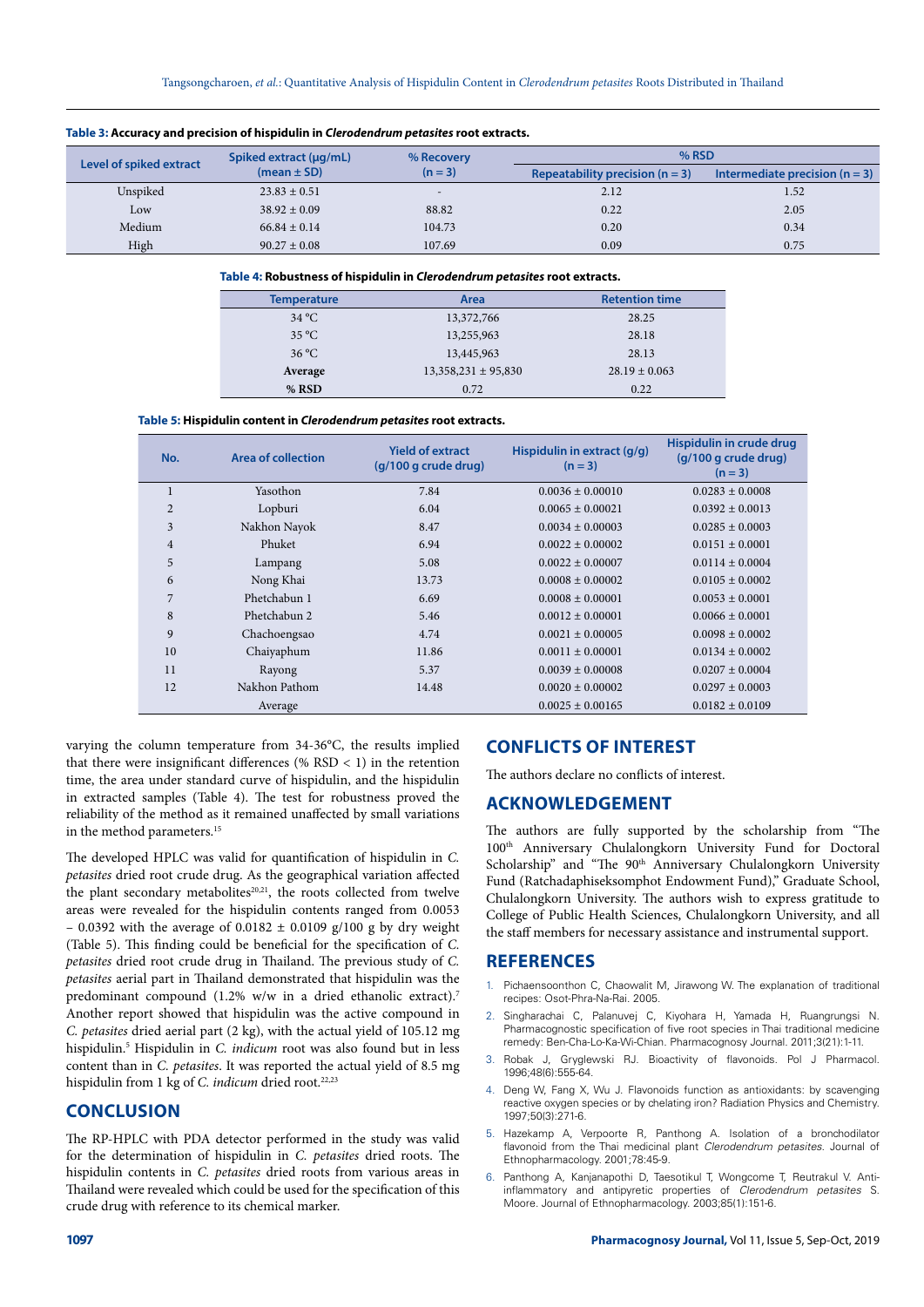- 7. Thitilertdecha P, Guy RH, Rowan MG. Characterisation of polyphenolic compounds in *Clerodendrum petasites* S. Moore and their potential for topical delivery through the skin. Journal of ethnopharmacology. 2014;154(2):400-7.
- Syrov VN, Khushbaktova ZA, Abzalora MKh, Sultanov MB. Prospects for the study of flavonoids as hypolipidemic and antiatherosclerotic agents. Doklady Akademii Nauk UzSSR. 1985;3:48-50.
- Liu L, Xiao X, Zhang L, Jai Z, Li Y, Du M, Zhu Z. Effects of flavones from *Saussurea involucrata* on DNA synthesis by cancer cells. Lanzhou Daxue Wuebao, Ziran Kexueban. 1985;21:80-3.
- 10. Liang XM, Jin Y, Wang YP, Jin GW, Fu Q, Xiao YS. Qualitative and quantitative analysis in quality control of traditional Chinese medicines. Journal of Chromatography A. 2009;1216(11):2033-44.
- 11. Hertog MG, Hollman PC, Venema DP. Optimization of a quantitative HPLC determination of potentially anticarcinogenic flavonoids in vegetables and fruits. Journal of Agricultural and Food Chemistry. 1992;40(9):1591-8.
- 12. Proestos C, Sereli D, Komaitis M. Determination of phenolic compounds in aromatic plants by RP-HPLC and GC-MS. Food chemistry. 2006;95(1):44-52.
- 13. Merken HM, Beecher GR. Measurement of food flavonoids by highperformance liquid chromatography: a review. Journal of Agricultural and Food Chemistry. 2000;48(3):577-99.
- 14. Govindarajan R, Singh DP, Singh AP, Pandey MM, Rawat AKS. A validated HPLC method for quantification and optimization of furocoumarins in different extracts of fruits of *Heracleum candicans*. Chromatographia. 2007;66(5-6):401-5.
- 15. ICH (Q2R1) Validation of analytical procedures: Text and Methodology. Geneva: International Conference on Harmonization, International Conference on Harmonization of Technical Requirements for registration of Pharmaceuticals for Human Use. 2005.

# **GRAPHICAL ABSTRACT**



- 16. European Medicines Agency. Reflection paper on markers used for quantitative and qualitative analysis of herbal medicinal products and traditional herbal medicinal products. 2008 [cited 2019 May 7]. Available from https://www.ema. europa.eu/en/documents/scientific-guideline/draft-reflection-paper-markersused-quantitative-qualitative-analysis-herbal-medicinal-products\_en.pdf
- 17. Thetsana P, Chaowuttikul C, Palanuvej C, Ruangrungsi N. Pharmacognostic specifications, quercetin and quercitrin quantification in *Bauhinia malabarica* Leaf. Pharmacognosy Journal. 2019;11(1).
- 18. Duangyod T, Palanuvej C, Ruangrungsi N. Pharmacognostic specifications and quantification of (+)-catechin and (-)-epicatechin in Pentace burmanica stem bark. Pharmacognosy Research. 2014;6(3):251.
- 19. Food and Drug Administration. US Department of Health and Human Services, Guidance for Industry, Bioanalytical Method Validation, FDA. 2001.
- 20. Smriti M, Shashidhara S, Rajasekharan PE, Hanumantharaju N, Rajendra. CE HPLC analysis of *Adhatoda vasica* obtained from different geographical sources. International Journal of Drug Development and Research. 2010;2(4):676-80.
- 21. Kunle OF, Egharevba HO, Ahmadu PO. Standardization of herbal medicines-A review. International Journal of Biodiversity and Conservation. 2012;4(3):101-12.
- 22. Somwong P, Moriyasu M, Suttisri R. Chemical constituents from the roots of *Clerodendrum indicum* and *Clerodendrum villosum*. Biochemical Systematics and Ecology. 2015;63:153-6.
- 23. Somwong P, Suttisri R. Cytotoxic activity of the chemical constituents of *Clerodendrum indicum* and *Clerodendrum villosum* roots*.* Journal of Integrative Medicine. 2018;16(1):57-61.

# **SUMMARY**

- *Clerodendrum petasites* (Lour.) S. Moore (Mai-Thao-Yaai-Mom), belonging to the Verbenaceae family, is widely formulated into Ben-Cha-Lo-Ka-Wi-Chian remedy, possessing antipyretic activity. The flavonoid hispidulin is one of the main active compounds present in *C. petasites*.
- The present study aimed to determine the hispidulin content in the dried roots of *C. petasites*, collected from twelve different areas, using HPLC-PDA technique.
- The optimized HPLC coupling with PDA detector (HPLC-PDA) was successfully validated for the quantitative analysis of hispidulin content in *C. petasites* roots in terms of linearity, accuracy, precision, limit of detection, limit of quantitation, specificity and robustness.
- The amount of hispidulin was found to be 0.0182  $\pm$  0.0109 g/100 g crude drug.
- The HPLC-PDA analysis was able to effectively determine hispidulin in *C. petasites* roots, which could be used for the specification of this crude drug with reference to its chemical marker.

# **ABOUT AUTHORS**



**Thanyathorn Tangsongcharoen:** She is currently studying Ph.D. at the College of Public Health Sciences, Chulalongkorn University. She graduated her bachelor's degree in applied chemistry, Chulalongkorn University. She has focused her researches on scientific evidence based – traditional Thai and alternative medicines. Her researches involves herbal drug standardization, chemical qualitative/quantitative analyses and biological activity evaluation.